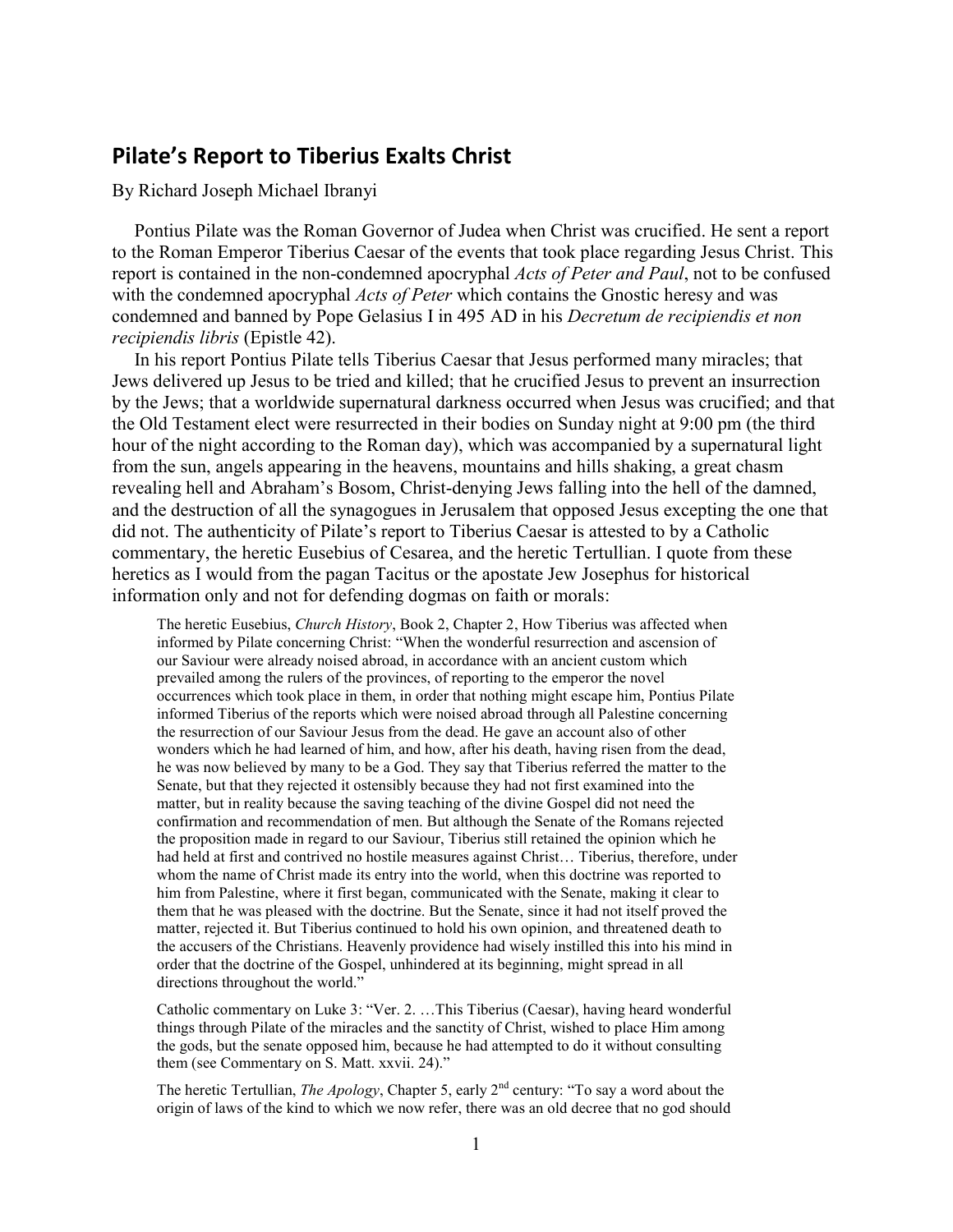be consecrated by the emperor till first approved by the senate. Marcus Aemilius had experience of this in reference to his god Alburnus. And this, too, makes for our case, that among you divinity is allotted at the judgment of human beings. Unless gods give satisfaction to men, there will be no deification for them: the god will have to propitiate the man. Tiberius accordingly, in whose days the Christian name made its entry into the world, having himself received intelligence [Pilate's report to Tiberius] from Palestine of events which had clearly shown the truth of Christ's divinity, brought the matter before the senate, with his own decision in favour of Christ. The senate, because it had not given the approval itself, rejected his proposal. Caesar held to his opinion, threatening wrath against all accusers of the Christians."

## Here is Pilate's report to Tiberius Caesar regarding Jesus Christ:

Pontius Pilate, "The Report of Pilate the Procurator concerning our Lord Jesus Christ sent to Tiberius Caesar in Rome," Second Greek Form: "To the most mighty, venerable, awful, most divine, the august,—Pilatus Pontius, the governor of the East: I have to report to thy reverence, through this writing of mine, being seized with great trembling and fear, O most mighty emperor, the conjuncture of the present times, as the end of these things has shown. For while I, my lord, according to the commandment of thy clemency, was discharging the duties of my government, which is one of the cities of the East, Jerusalem by name, in which is built the temple of the Jewish nation, all the multitude of the Jews came together, and delivered to me a certain man named Jesus, bringing against him many and groundless charges; and they were not able to convict him in anything. And one heresy of theirs against him was that he said that the Sabbath was not their right rest. And that man wrought many cures, in addition to good works. He made the blind see; he cleansed lepers; he raised the dead; he healed paralytics who could not move at all, except that they only had their voice, and the joining of their bones; and he gave them the power of walking about and running, commanding them by a single word. And another mightier work he did, which was strange even with our gods: he raised up a dead man, Lazarus, who had been dead four days, by a single word ordering the dead man to be raised, although his body was already corrupted by the worms that grow in wounds; and that ill-smelling body lying in the tomb he ordered to run; and as a bridegroom from the bridal chamber, so he came forth out of the tomb, filled with exceeding fragrance. And some that were cruelly vexed by demons, and had their dwellings in deserts, and ate the flesh of their own limbs, and lived along with reptiles and wild beasts, he made to be dwellers in cities in their own houses, and by a word he rendered them sound-minded; and he made those that were troubled by unclean spirits to be intelligent and reputable; and sending away the demons in them into a herd of swine, he suffocated them in the sea. Another man, again, who had a withered hand, and lived in sorrow, and had not even the half of his body sound, he rendered sound by a single word. And a woman that had a flow of blood for many years, so that, in consequence of the flowing of her blood, all the joinings of her bones appeared, and were transparent like glass; and assuredly all the physicians had left her without hope, and had not cleansed her, for there was not in her a single hope of health: once, then, as Jesus was passing by, she took hold of the fringe of his clothes behind, and that same hour the power of her body was completely restored, and she became whole, as if nothing were the matter with her, and she began to run swiftly to her own city Paneas. And these things indeed were so. And the Jews gave information that Jesus did these things on the Sabbath. And I also ascertained that the miracles done by him were greater than any which the gods whom we worship could do. Him then Herod and Archelaus and Philip, and Annas and Caiaphas, with all the people, delivered to me to try him. And as many were exciting an insurrection against me, I ordered him to be crucified. And when he had been crucified, there was darkness over the whole earth, the sun having been completely hidden, and the heaven appearing dark though it was day, so that the stars appeared, but had at the same time their brightness darkened, as I suppose your reverence is not ignorant of, because in all the world they lighted lamps from the sixth hour until evening. And the moon, being like blood, did not shine the whole night, and yet she happened to be at the full. And the stars also, and Orion, made a lament about the Jews, on account of the wickedness that had been done by them. And on the first of the week, about the third hour of the night, the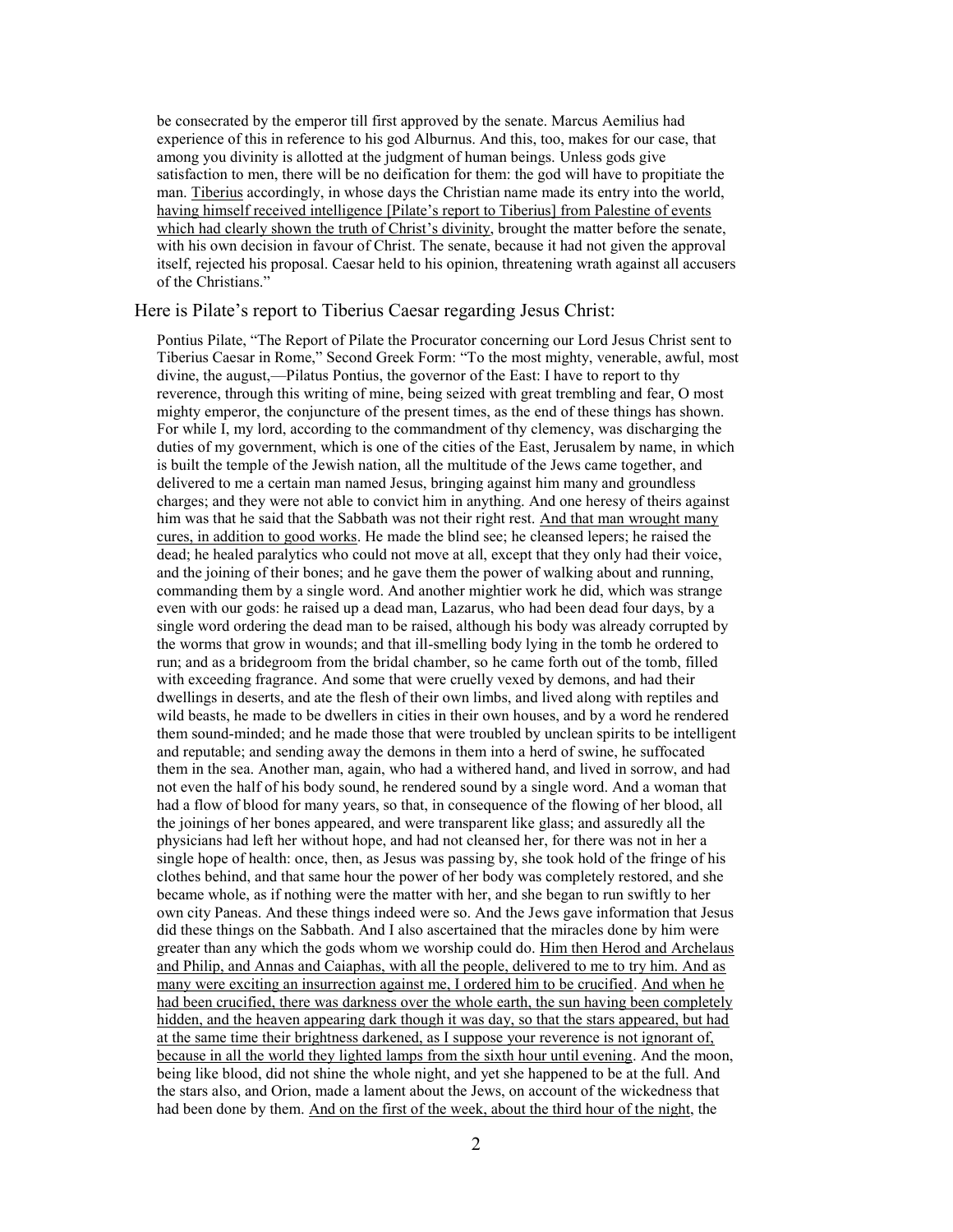sun was seen such as it had never at any time shone, and all the heaven was lighted up. And as lightnings come on in winter, so majestic men of indescribable splendour of dress and of glory appeared in the air, and an innumerable multitude of angels crying out, and saying: Glory in the highest to God, and on earth peace among men of goodwill: come up out of Hades, ye who have been kept in slavery in the underground regions of Hades. And at their voice all the mountains and hills were shaken, and the rocks were burst asunder; and great chasms were made in the earth, so that also what was in the abyss appeared. And there were seen in that terror dead men raised up, as the Jews that saw them said: We have seen Abraham, and Isaac, and Jacob, and the twelve patriarchs, that died two thousand five hundred years ago; and we have seen Noah manifestly in the body. And all the multitude walked about, and sang praises to God with a loud voice, saying: The Lord our God that has risen from the dead has brought to life all the dead, and has plundered Hades, and put him to death. All that night therefore, my lord, O king, the light ceased not. And many of the Jews died, and were engulphed and swallowed up in the chasms in that night, so that not even their bodies appeared. Those, I say, of the Jews suffered that had spoken against Jesus. And one synagogue was left in Jerusalem, since all those synagogues that had been against Jesus were engulphed. From that fear, then, being in perplexity, and seized with much trembling, at that same hour I ordered what had been done by them all to be written; and I have reported it to thy mightiness."

Pilate, then, reports that the Old Testament Elect were resurrected with their bodies at the third hour of the night on the first day of the week—Sunday night at 9:00 pm according to a Roman day:

Pilate's Report to Tiberius: "And on the first of the week, about the third hour of the night… dead men raised up, as the Jews that saw them said: We have seen Abraham, and Isaac, and Jacob, and the twelve patriarchs, that died two thousand five hundred years ago; and we have seen Noah manifestly in the body."

According to a Roman day, the third hour of the night is 9:00 pm. Acts 23:23 records a Roman tribune commanding Roman soldiers to go to St. Paul at the third hour of the night to take him to Felix the governor:

"Then having called two centurions, he said to them: Make ready two hundred soldiers to go as far as Caesarea, and seventy horsemen, and two hundred spearmen for the third hour of the night." (Acts 23:23)

A Catholic commentary on this verse says that the third hour of the night is 9:00 pm:

Catholic Commentary on Acts 23: "Ver. 23. From the third hour of the night. If the tribune spoke with a regard to the twelve hours of the night, the third hour was three hours after sunset, and was about our nine o'clock at night..."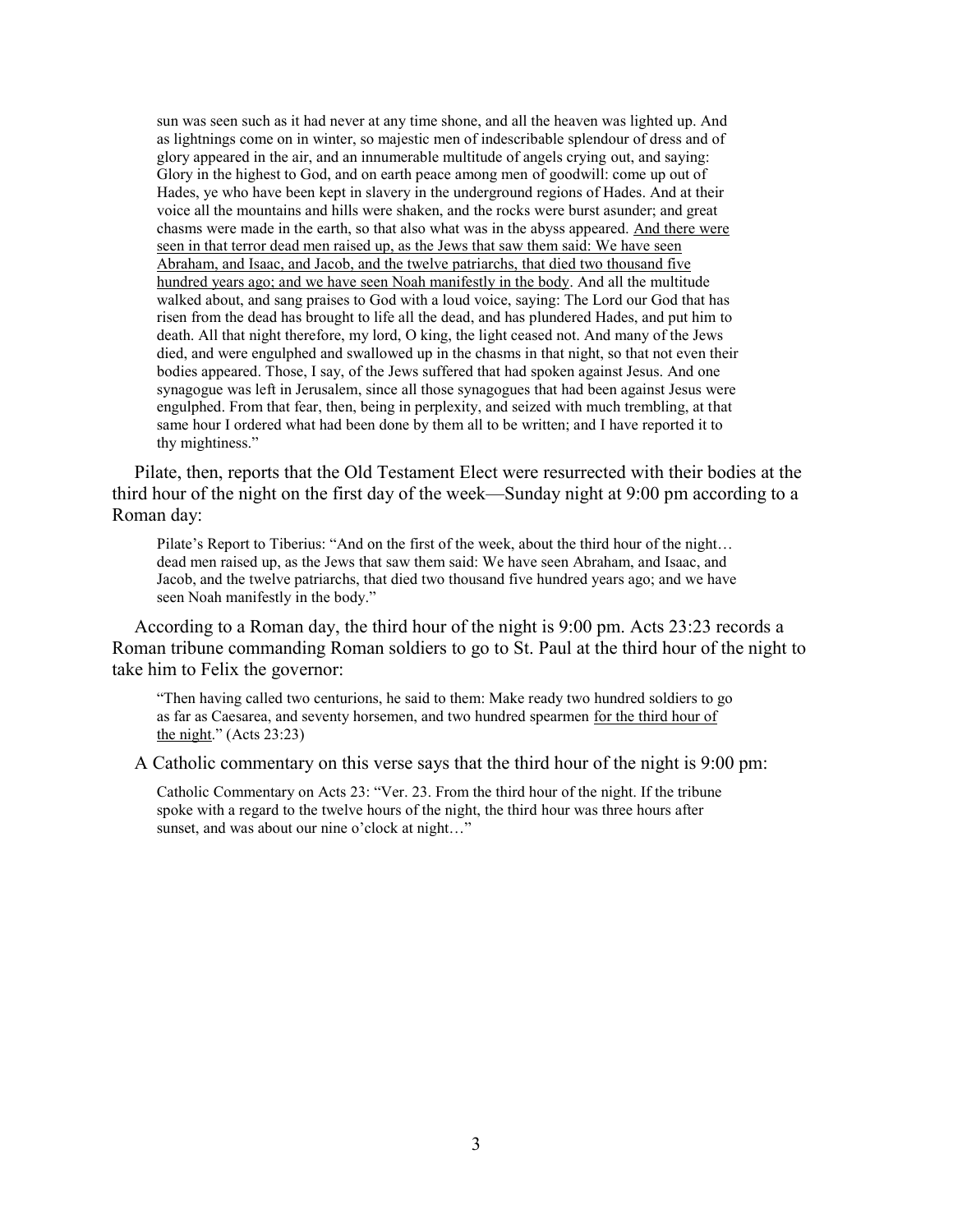A chart in the *St. Andrew Daily Missal*, Septuagesima Sunday, page 183, shows the Roman method of dividing the day and night hours in the time of Jesus Christ.



Chart: Roman Method of Dividing Day and Night

Among the Romans, the day like the night was divided into four parts of<br>three hours each. They were called stations or watches because they were<br>the moments when the soldiers relieved one another. These hours varied<br>in len midday and midnight respectively.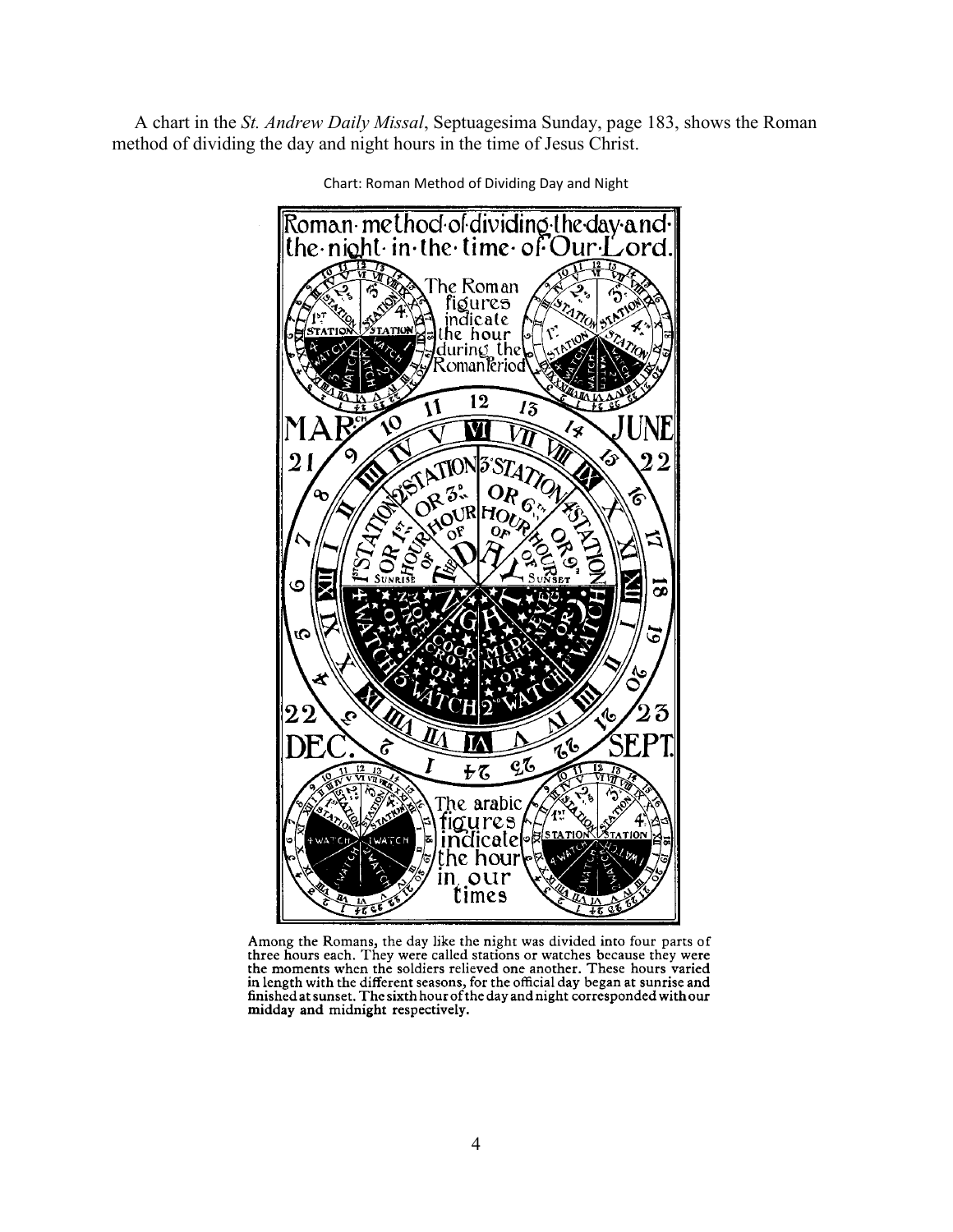Pilate said that "dead men [were] raised up…on the first of the week and the third hour of the night." The first day of the week was Sunday for both Hebrews and Romans. However, the Hebrew day begins and ends at different times than the Roman day. Pilates' 9:00 pm Sunday night was 9:00 pm Monday night according to a Hebrew day. Unlike the Hebrew day that began and ended at sunset, the Roman day began and ended either at midnight or sunrise. Some sources say midnight and others sunrise. And some say that the Roman civil day started at midnight but for other purposes it started at sunrise. Whether the Roman day began at midnight or sunrise, it did not begin at sunset as does the Hebrew day. Hence whether the Roman day began at midnight or sunrise, the third hour of the night of the first day of the week, Sunday, as mentioned by Pontius Pilate, occurred Sunday night at 9:00 pm, which was after Sunday morning when Christ rose from the dead. However, according to the Hebrew day, the third hour of the night mentioned by Pilate was Monday, the second day of the week, and not Sunday, the first day of the week, because the Hebrew day ends at sunset whereas the Roman day ends at either midnight or sunrise.

Pontius Pilate, then, reports that this supernatural light that lit up the heavens when the Old Testament elect were being resurrected in their bodies occurred on Sunday, the first day of the week, at 9:00 pm, several hours after Jesus had resurrected early Sunday morning, just as Matthew said in Matthew 27:52:

"And the graves were opened: and many bodies of the saints that had slept arose, and coming out of the tombs after his resurrection, came into the holy city, and appeared to many." (Mt. 27:52-53)

Not until Jesus had resurrected first, early in the morning on Sunday, and then revealed Himself to the apostles did the Old Testament elect resurrect at 9:00 pm on Sunday night. In Luke, Chapter 24, we read of all the following events that took place on Sunday, the resurrection day of Jesus:

- 1. Jesus resurrected early in the morning.
- 2. Jesus appeared to the women.
- 3. The women told the apostles, and the apostles did not believe.
- 4. Jesus revealed Himself to the two disciples on the road to Emmaus.
- 5. The two disciples returned to Jerusalem near evening time and told the apostles.
- 6. Jesus appeared to the apostles in the evening when they were eating dinner, which was 3 or 4 hours before 9:00 pm when the Old Testament elect were resurrected.

"And on the first day of the week, very early in the morning, they came to the sepulchre, bringing the spices which they had prepared. And they found the stone rolled back from the sepulchre. And going in they found not the body of the Lord Jesus. And it came to pass, as they were astonished in their mind at this, behold, two men stood by them, in shining apparel. And as they were afraid, and bowed down their countenance towards the ground, they said unto them: Why seek you the living with the dead? He is not here, but is risen. Remember how he spoke unto you, when he was yet in Galilee, saying: The Son of man must be delivered into the hands of sinful men, and be crucified, and the third day rise again. And they remembered his words. And going back from the sepulchre, they told all these things to the eleven, and to all the rest. And it was Mary Magdalen, and Joanna, and Mary of James, and the other women that were with them, who told these things to the apostles. And these words seemed to them as idle tales; and they did not believe them. But Peter rising up,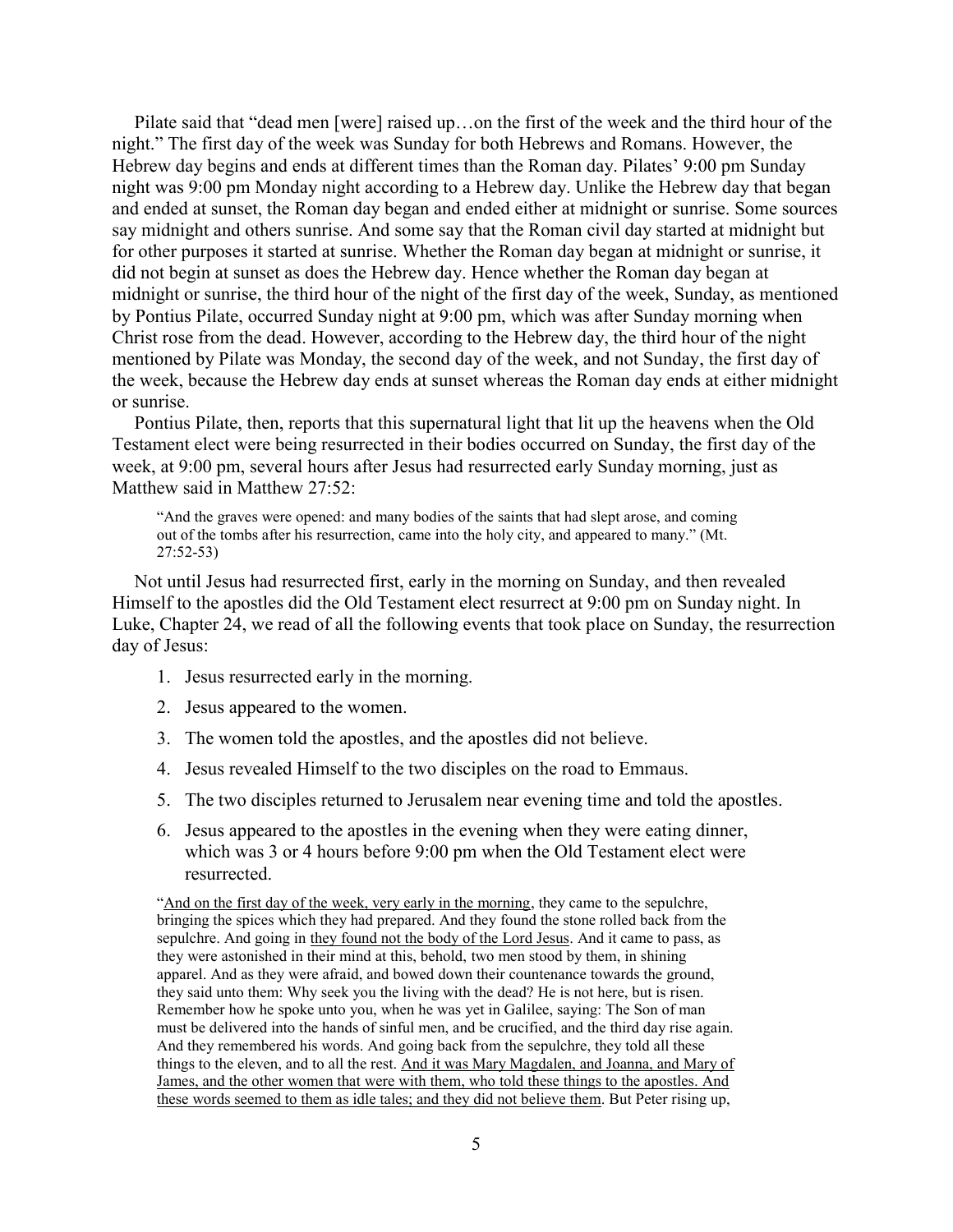ran to the sepulchre, and stooping down, he saw the linen cloths laid by themselves; and went away wondering in himself at that which was come to pass. And behold, two of them went, the same day, to a town which was sixty furlongs from Jerusalem, named Emmaus. And they talked together of all these things which had happened. And it came to pass, that while they talked and reasoned with themselves, Jesus himself also drawing near, went with them. But their eyes were held, that they should not know him. And he said to them: What are these discourses that you hold one with another as you walk, and are sad? And the one of them, whose name was Cleophas, answering, said to him: Art thou only a stranger in Jerusalem, and hast not known the things that have been done there in these days? To whom he said: What things? And they said: Concerning Jesus of Nazareth, who was a prophet, mighty in work and word before God and all the people; and how our chief priests and princes delivered him to be condemned to death, and crucified him. But we hoped that it was he that should have redeemed Israel: and now besides all this, to day is the third day since these things were done. Yea and certain women also of our company affrighted us, who before it was light, were at the sepulchre, and not finding his body, came, saying, that they had also seen a vision of angels, who say that he is alive. And some of our people went to the sepulchre, and found it so as the women had said, but him they found not. Then he said to them: O foolish, and slow of heart to believe in all things which the prophets have spoken. Ought not Christ to have suffered these things, and so to enter into his glory? And beginning at Moses and all the prophets, he expounded to them in all the scriptures, the things that were concerning him. And they drew nigh to the town, whither they were going: and he made as though he would go farther. But they constrained him, saying: Stay with us, because it is towards evening, and the day is now far spent. And he went in with them. And it came to pass, whilst he was at table with them, he took bread, and blessed, and brake, and gave to them. And their eyes were opened, and they knew him: and he vanished out of their sight. And they said one to the other: Was not our heart burning within us, whilst he spoke in the way, and opened to us the scriptures? And rising up, the same hour, they went back to Jerusalem: and they found the eleven gathered together, and those that were with them, saying: The Lord is risen indeed, and hath appeared to Simon. And they told what things were done in the way; and how they knew him in the breaking of bread. Now whilst they were speaking these things, Jesus stood in the midst of them, and saith to them: Peace be to you; it is I, fear not. But they being troubled and frightened, supposed that they saw a spirit. And he said to them: Why are you troubled, and why do thoughts arise in your hearts? See my hands and feet, that it is I myself; handle, and see: for a spirit hath not flesh and bones, as you see me to have. And when he had said this, he shewed them his hands and feet. But while they yet believed not, and wondered for joy, he said: Have you here any thing to eat? And they offered him a piece of a broiled fish, and a honeycomb. And when he had eaten before them, taking the remains, he gave to them." (Lk. 24:1-43)

We read that Christ met the two disciples on the third day after He died, the resurrection day. The disciples were on the road to Emmaus, which was 60 furlongs or 7.5 miles from Jerusalem:

"And behold, two of them went, the same day, to a town which was sixty furlongs from Jerusalem, named Emmaus." (Lk. 24:13)

Catholic Commentary on Mk. 11: "Ver. 1. …eight furlongs or a mile."

If the disciples were halfway to Emmaus, then they were 3.75 miles from Jerusalem, a short distance that can be traveled quickly in less than one hour. On the road to Emmaus, the two disciples said to Jesus, *"Our chief priests and princes delivered him to be condemned to death, and crucified him. But we hoped that it was he that should have redeemed Israel: and now besides all this, to day is the third day since these things were done."* They then turned aside with Jesus to eat when it was toward evening: "But they constrained him, saying: Stay with us, *because it is towards evening, and the day is now far spent."* Hence it was not yet evening when they turned aside to eat. While they were eating, Jesus vanished from their sight. They then immediately returned to Jerusalem to tell the apostles: *"And rising up, the same hour, they went*